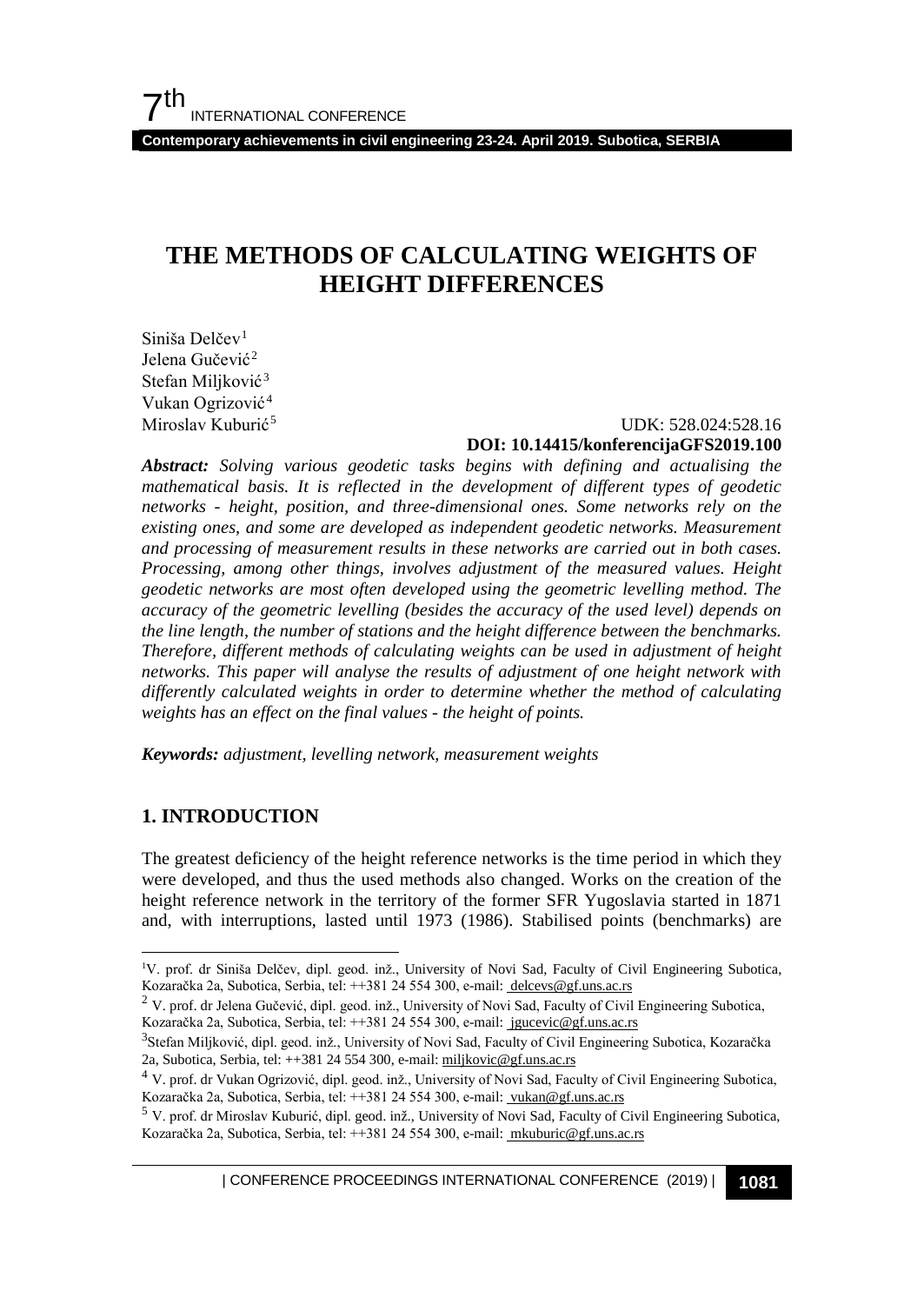# $\overline{\phantom{a}}$ . МЕЂУНАРОДНА КОНФЕРЕНЦИЈА

## **Савремена достигнућа у грађевинарству 23-24. април 2019. Суботица, СРБИЈА**

subject to various geodynamic processes caused by the displacement of tectonic plates or local disturbances of the Earth's surface.

Until the Second World War, our country had regulations only related to surveying details in towns. Due to the poor outside conditions under which observations were performed in towns, which resulted in the reduction of accuracy of the measurement results, the town networks were of poor quality and accuracy compared to those out of towns. For that reason, the "Rulebook on the State Survey II-A Part - Basic Geodetic Works in Towns" was adopted in 1956. This Rulebook precisely determines the process of developing networks, measurement methods in the networks, and the way of their adjustment aimed at meeting the most demanding requirements of town development.

At the beginning, according to the Rulebook, the height networks were adjusted in different ways - a basic network according to the conditional measurement method, a filling network depending on how it was developed (it was only necessary to be adjusted as a whole), and the network of inserted traverses according to the known procedure (adjustment of individual traverses). The development of technology has successfully solved the problem of network adjustment, i.e. networks are adjusted according to the parametric adjustment and without division into the basic and filling network. The best relative relation of points within a network is achieved when the network is adjusted as a free network in the local coordinate system.

For the needs of engineering works, special-purpose networks have been developed. The measurement methodology is almost identical as with town networks (the difference is in the networks for works of less accuracy when the precise levelling method is not applied), and for the adjustment, the completely same method is applied - parametric adjustment.

It should be noted that the parametric adjustment method is applied in the previous accuracy assessment of the quality of geodetic networks (assessment of accuracy and reliability of networks during the development of the network project).

In the method of measuring height differences by geometric levelling, the accuracy of the measurement depends on the length of the level line, the number of stations and the height difference between the benchmarks [1]. It means that different criteria can be applied when determining the weight of the measured values. Most often, weights are determined in proportion to the length of the level line (the Rulebook's provisions), and the calculation of weights according to the number of stations between the benchmarks can be applied as well. Determining weights according to the previous accuracy assessment of the height differences measurements involves the calculation of the influence of all the values that affect the accuracy of the measurement. This method of calculating weights began to be applied with the development of computer technology since it is assumed that for each measured height difference, a mean measurement error dependent on three values must be calculated (the tendency was to have as few calculations as possible).

This paper will present the influence the methods of calculating weights of height differences has on the adjustment results - heights of benchmarks. The influence will be presented in a concrete case – a levelling network.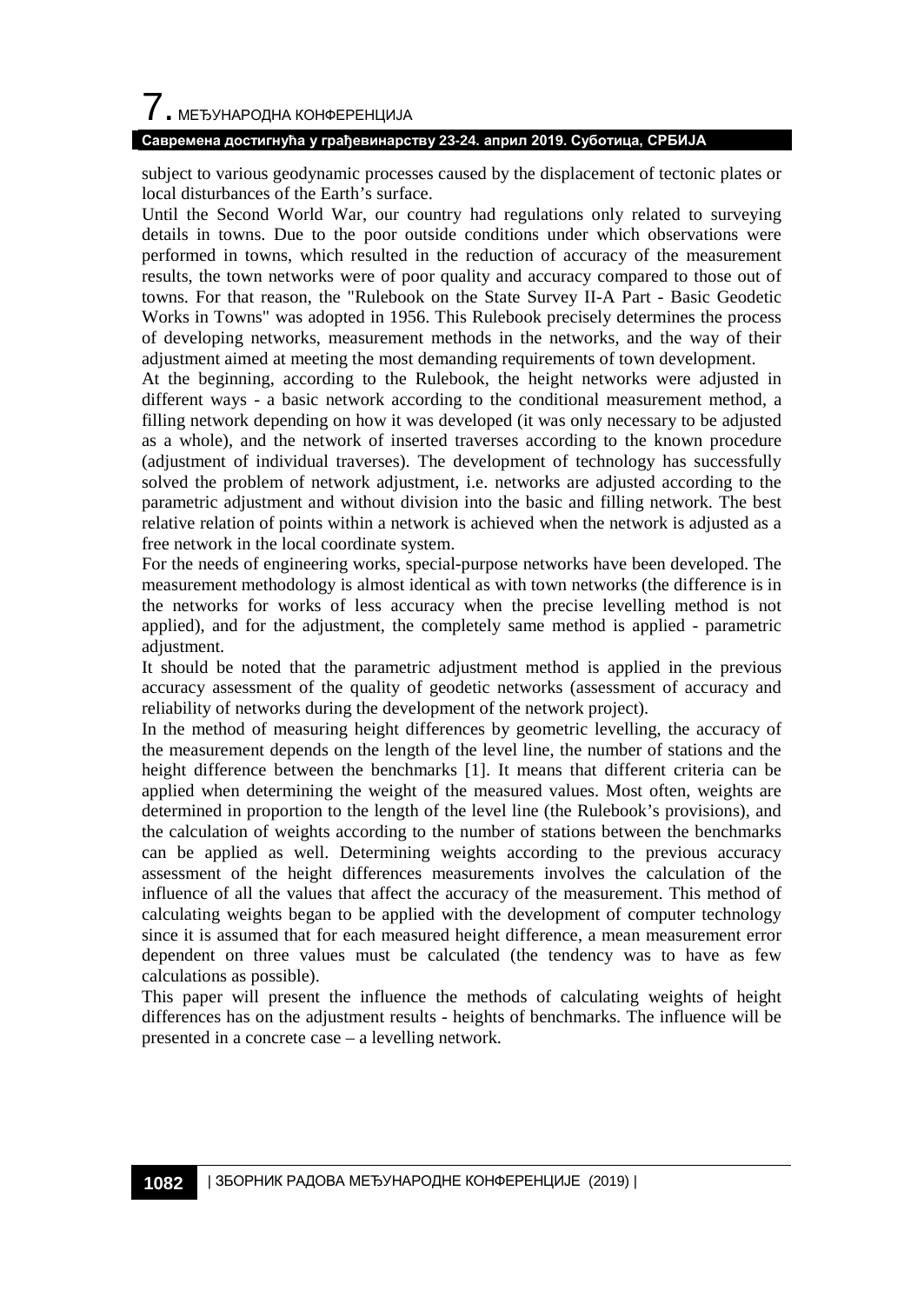**Contemporary achievements in civil engineering 23-24. April 2019. Subotica, SERBIA**

## **2. MATHEMATICAL MODELS**

The mathematical model used for geodetic networks adjustment, which best describes the actual state of such a system, is the Gauss-Markov Model (GMM) [2], which uses the least squares method to estimate the parameters. The Gauss-Markov Model consists of a functional and stochastic part that can be presented mathematically:

• Linear functional model:

$$
\mathbf{v} = \mathbf{A}\hat{\mathbf{x}} + \mathbf{f} \tag{1}
$$

\n- Stochastic model:
\n- $$
\mathbf{K}_l = \sigma_0^2 \mathbf{Q}_l
$$
\n
\n
\n(2)

The basic assumption of the measurements under which the least squares method is applied is that the mathematical expectation of measurement errors is zero, i.e. that measurement errors follow a normal distribution with a mathematical expectation of zero and a covariance matrix **K**.

$$
M(\varepsilon) = M(\nu) = 0, \varepsilon \square \mathbf{N}(0, \mathbf{K})
$$
\n(3)

The measured values are random values that follow the normal probability distribution expressed in the form:

$$
\mathbf{l} \Box \mathbf{N}(\mathbf{\mu}_1, \mathbf{K}_1) \tag{4}
$$

Where  $\mu_1$  is the expectation vector and  $\mathbf{K}_l$  is the covariance matrix of the measured values.

#### **2.1. Functional model**

During parametric adjustment by a functional model, a functional connection between the measured values **l** and unknown parameters **X** is defined. In the general case, the link functions are nonlinear and in the vector form they are:

$$
\hat{\mathbf{l}} = \mathbf{l} + \mathbf{v} = \mathbf{F}(\hat{\mathbf{X}})
$$
\n(5)

where the vectors are:

$$
\mathbf{I} = \begin{pmatrix} \Delta h_1 \\ \Delta h_2 \\ \vdots \\ \Delta h_n \end{pmatrix}, \hat{\mathbf{I}} = \begin{pmatrix} \Delta \hat{h}_1 \\ \Delta \hat{h}_2 \\ \vdots \\ \Delta \hat{h}_n \end{pmatrix}, \mathbf{v} = \begin{pmatrix} v_{\Delta h_1} \\ v_{\Delta h_2} \\ \vdots \\ v_{\Delta h_n} \end{pmatrix}, \mathbf{F}(\hat{\mathbf{X}}) = \begin{pmatrix} F_1(\hat{X}) \\ F_2(\hat{X}) \\ \vdots \\ F_n(\hat{X}) \end{pmatrix}
$$
(6)

- **l** vector of measured values,
- ˆ **l** - vector of adjusted (estimated) values,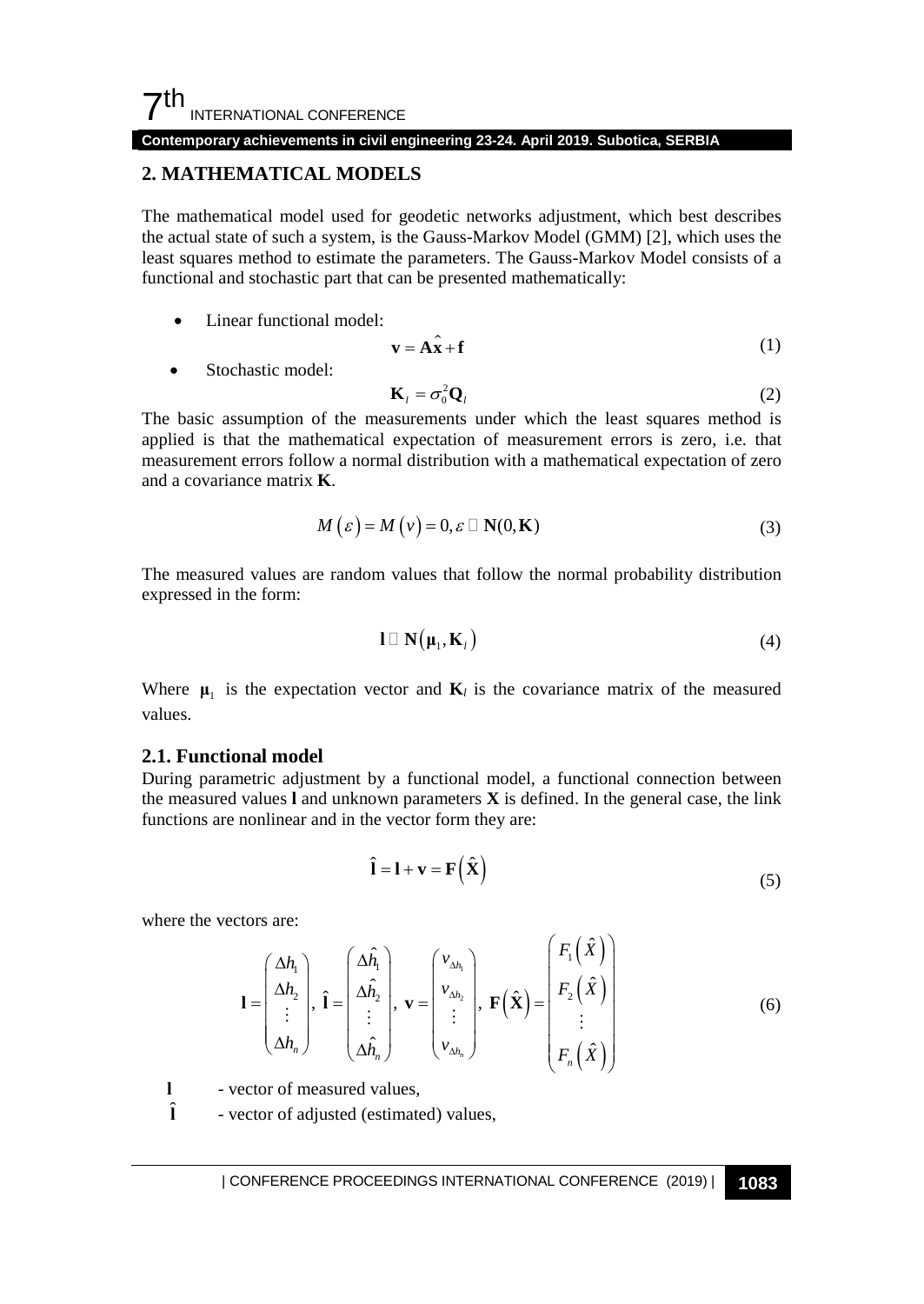## **Савремена достигнућа у грађевинарству 23-24. април 2019. Суботица, СРБИЈА**

- **v** vector of corrections,
- $\mathbf{F}(\hat{\mathbf{X}})$  vector of nonlinear, mathematical functions, and
- $\hat{\mathbf{X}}$  vector of adjusted (estimated) parameters.

The least squares method implies the linearity of the link function. This is achieved by expanding the function to Taylor series around approximate values:

$$
l_{i} + v_{i} = F_{i} \left( H_{1_{0}}, H_{2_{0}}, \dots, H_{n_{0}} \right) + \frac{\partial F_{i}}{\partial H_{1_{0}}} dH_{1} + \frac{\partial F_{i}}{\partial H_{2_{0}}} dH_{2} + \dots + \frac{\partial F_{i}}{\partial H_{n_{0}}} dH_{n}
$$
\n
$$
(i = 1, 2, \dots, n)
$$
\n(7)

Partial derivatives of the function by unknown parameters are:

$$
a_i = \frac{\partial F_i}{\partial H_{l_0}} dH_1, b_i = \frac{\partial F_i}{\partial H_{2_0}} dH_2, \dots, u_i = \frac{\partial F_i}{\partial H_{n_0}} dH_n, (i = 1, 2, \dots, n)
$$
(8)

Free terms:

$$
f_i = F_i\left(H_{1_0}, H_{2_0}, \dots, H_{n_0}\right) - l_i, \ \left(i = 1, 2, \dots, n\right)
$$
\n(9)

Correction equations are:

$$
v_i = a_i dH_1 + b_i dH_2 + \dots + u_i dH_n + f_i
$$
\n(10)

Correction equations in the matrix form:

$$
\mathbf{v} = \mathbf{A}\hat{\mathbf{x}} + \mathbf{f} \tag{11}
$$

Or

$$
\begin{pmatrix}\n v_{\Delta h_1} \\
v_{\Delta h_2} \\
\vdots \\
v_{\Delta h_n}\n\end{pmatrix} = \begin{pmatrix}\n a_1 & b_1 & \cdots & u_1 \\
a_2 & b_2 & \cdots & u_2 \\
\vdots & \vdots & \vdots & \vdots \\
a_n & b_n & \cdots & u_n\n\end{pmatrix} \begin{pmatrix}\n dH_1 \\
dH_2 \\
\vdots \\
dH_n\n\end{pmatrix} + \begin{pmatrix}\n f_{\Delta h_1} \\
f_{\Delta h_2} \\
\vdots \\
f_{\Delta h_n}\n\end{pmatrix}
$$
\n(12)

**A** - design matrix,

**f** - vector of free terms.

#### **2.2. Stochastic model**

The stochastic model of parametric adjustment refers to the vector of measured values **l**. When the measured values are stochastically dependent, the covariance matrix  $\mathbf{K}_l$  or the cofactor matrix  $\mathbf{Q}_l$  should be used: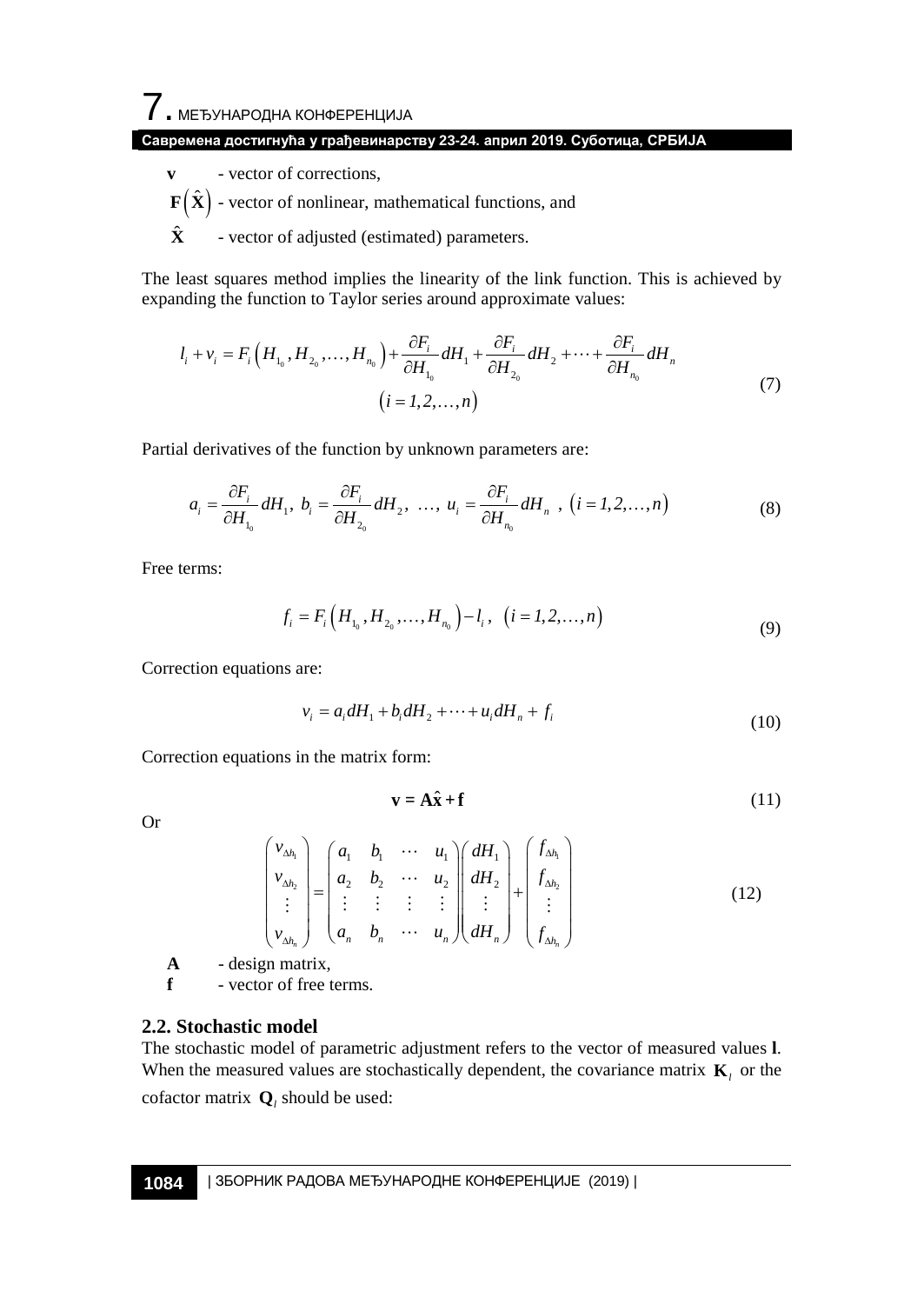## $7^{\text{th}}$ INTERNATIONAL CONFERENCE

**Contemporary achievements in civil engineering 23-24. April 2019. Subotica, SERBIA**

$$
\mathbf{K}_l = \sigma_0^2 \mathbf{Q}_l \tag{13}
$$

where  $\sigma_0$  is the standard deviation of the weight unit of adjusted values. When the measured values are stochastically independent, then all the elements outside the main diagonal of the matrix  $\mathbf{K}_i$  are equal to zero:

$$
\mathbf{K}_{l} = \begin{pmatrix} \sigma_{\Delta h_{1}}^{2} & & \\ & \sigma_{\Delta h_{2}}^{2} & \\ & & \ddots \\ & & & \sigma_{\Delta h_{n}}^{2} \end{pmatrix} = \sigma_{0}^{2} \cdot \begin{pmatrix} \frac{1}{p_{1}} & & \\ & \frac{1}{p_{2}} & \\ & & \ddots \\ & & & \frac{1}{p_{n}} \end{pmatrix} = \sigma_{0}^{2} \mathbf{P}_{l}^{-1} \tag{14}
$$

where:

$$
\mathbf{P}_{l} = \begin{pmatrix} P_{1} & & & \\ & P_{2} & & \\ & & \ddots & \\ & & & P_{n} \end{pmatrix} = Diag (p_{1} p_{2} \dots p_{n}) \qquad (15)
$$

#### **2.3. Adjustment algorithm**

The matrix **A** (design matrix) is defined based on performed observations, i.e. based on how the benchmarks are interconnected. The weight matrix of measured values is diagonal, and its diagonal terms can be calculated in different ways. The first method is based on the mean error of the measured height difference, which is calculated according to the formulas for the previous measurement accuracy assessment. Weight is calculated by the expression:

$$
p_{i} = \frac{1}{\sigma_{\Delta h_{\text{pOT}}}^2} \tag{16}
$$

where the mean error of the measured height difference is calculated from the expression for the previous accuracy assessment of the height difference between two benchmarks at a distance of 1 km [1]:

$$
\sigma_{\Delta h}^2 = \frac{n_h}{2n} \left[ \sigma_{RM}^2 + 2\sigma_z^2 + \frac{d^2}{\rho^2} \left( 2\sigma_r^2 + \sigma_o^2 \right) \right] + \Delta h^2 \left( \sigma_{ML}^2 + \gamma_p^2(t) \cdot \Delta t^2 \right)
$$
(17)

where:

*d* - average length of the line of sight from the level to the rod,

 $\sigma_{\scriptscriptstyle RM}$  - instrument standard error,

 $\sigma_r$  - mean refraction error,

 $\sigma$ <sup>0</sup> - mean error in rod reading,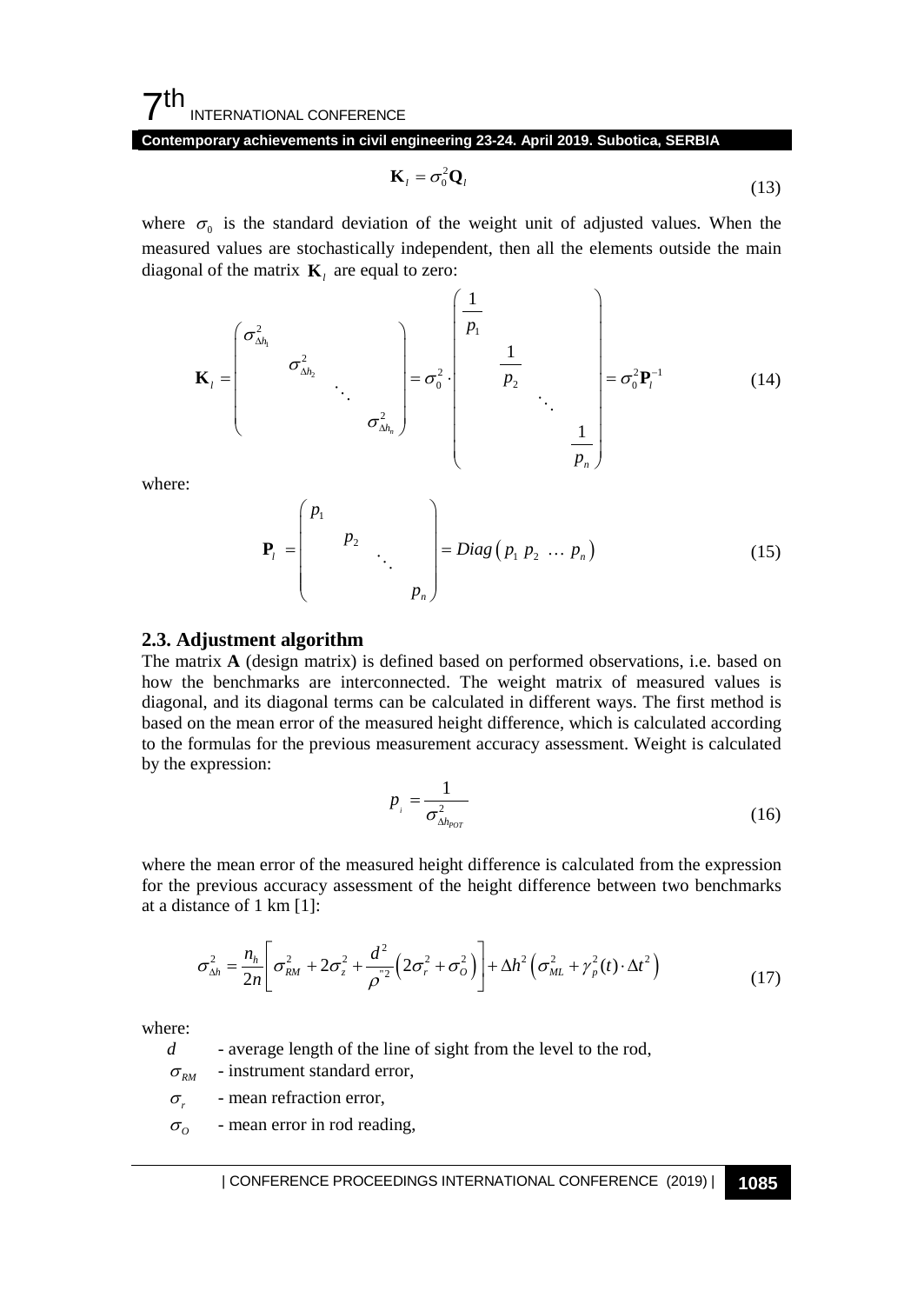## **Савремена достигнућа у грађевинарству 23-24. април 2019. Суботица, СРБИЈА**

 $\sigma_{ML}$  - standard error of mean meter rods pair,

- $\gamma$ <sup>*n*</sup> temperature coefficient of expansion of invar tape,
- ∆*t* temperature difference during calibration of rods and observation,
- $\sigma$ <sub>z</sub> mean error of rounded readings,
- ∆*h* height difference between two benchmarks at the distance of 1 km,
- *n* number of measurements (for forward-backward *n* = 1),
- $n<sub>h</sub>$  number of stations per 1 km.

For certain sources of errors, general values [1] are used, determined from a large number of measurements, and some determined from measurements made under specific conditions can also be used (for example, the mean error in rod reading).

Another method of calculating weights is from the length of the levelling line:

$$
p_{i} = \frac{1}{s} \tag{18}
$$

where *s* is the total length between the benchmarks (mean from forward-backward). The last method of calculating weights is based on the number of stations between the benchmarks (mean from forward-backward):

$$
p_{i} = \frac{1}{n_{h}} \tag{19}
$$

After matrixes **A** and **P** are formed, the matrix of normal equations is obtained:

$$
N = A^T P A \tag{20}
$$

The cofactor matrix of unknown values  $\mathbf{Q}_h$  is obtained by expanding the matrix **N** with the data criteria matrix  $\mathbf{H}_{d}^{T}$  and its inversion:

$$
\mathbf{H}_d^T = [\dots 0 \ 0 \ 1 \ 0 \dots] \tag{21}
$$

$$
\left(\mathbf{N} + \mathbf{H}_d \mathbf{H}_d^T\right)^{-1} = \begin{vmatrix} \mathbf{N} & \mathbf{H}_d \\ \mathbf{H}_d^T & 0 \end{vmatrix}
$$
 (22)

$$
\mathbf{Q}_{\hat{x}} = \left(\mathbf{N} + \mathbf{H}_d \mathbf{H}_d^T\right)^{-1} \mathbf{N} \left(\mathbf{N} + \mathbf{H}_d \mathbf{H}_d^T\right)^{-1} \tag{23}
$$

Based on the matrix  $\mathbf{Q}_h$  the following matrices are calculated:

• Cofactor matrix of estimated measurements:

$$
\mathbf{Q}_{\hat{i}} = \mathbf{A} \mathbf{Q}_{\hat{x}} \mathbf{A}^T
$$
 (24)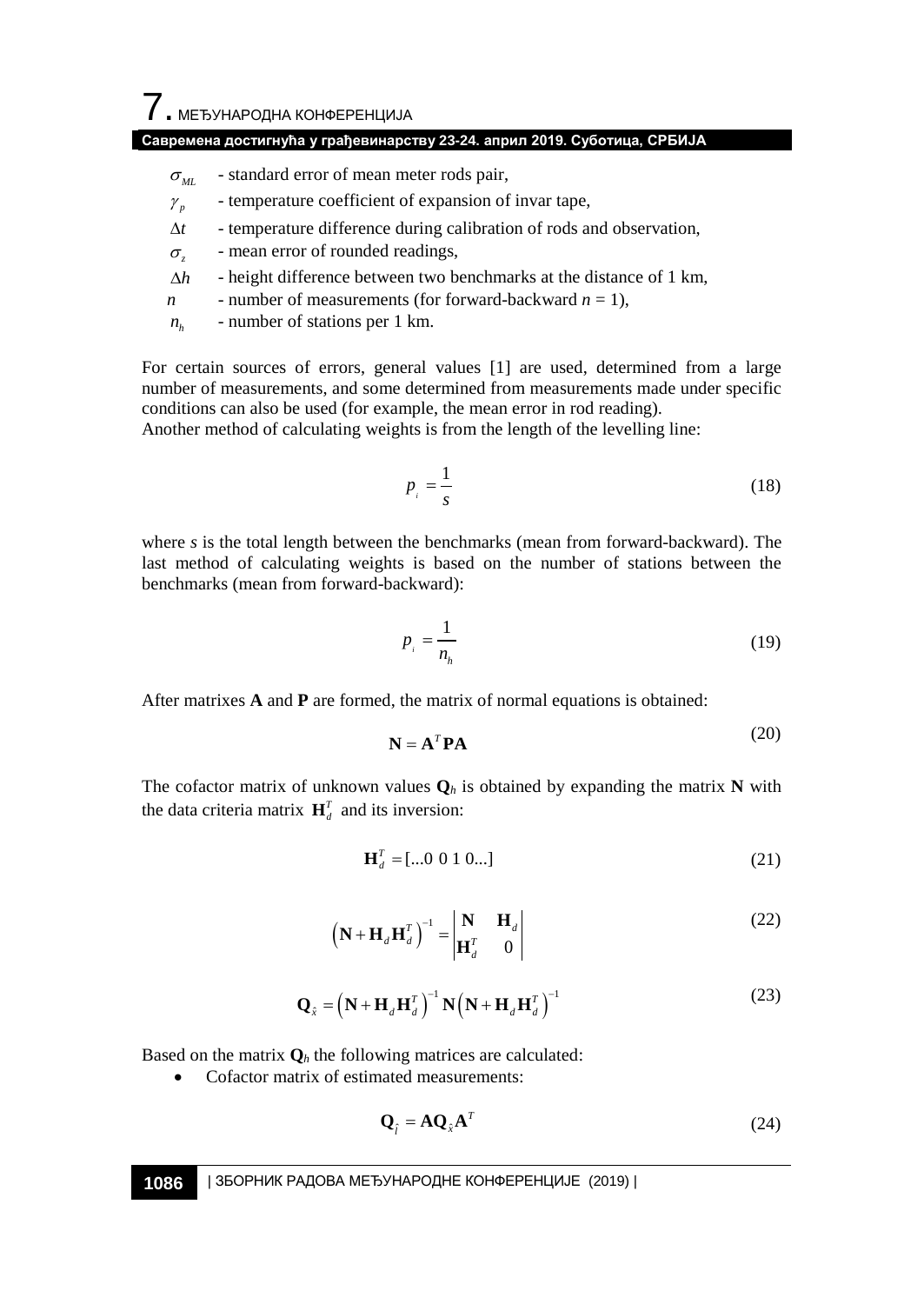$7^{\text{th}}$ INTERNATIONAL CONFERENCE

**Contemporary achievements in civil engineering 23-24. April 2019. Subotica, SERBIA**

• Cofactor matrix of estimated residuals:

$$
\mathbf{Q}_{\nu} = \mathbf{P}^{-1} - \mathbf{Q}_{\hat{i}}
$$
 (25)

Reliability matrix:

$$
\mathbf{R} = \mathbf{Q}_{\nu} \mathbf{P} = (\mathbf{P}^{-1} - \mathbf{Q}_{\hat{I}}) \mathbf{P} = (\mathbf{P}^{-1} - \mathbf{A} \mathbf{Q}_{\hat{x}} \mathbf{A}^T) \mathbf{P}
$$
(26)

Local measures of internal reliability  $r_{ii}$  are on the diagonal **R**. The coefficient  $r_{ii}$  is an indicator of the possibility of network geometry to detect the impacts of gross errors in the corrections of measurement results. It defines the percentage of gross errors in the measurement included in the correction after adjustment.

Unknown values, heights of benchmarks, are calculated through the expression:

$$
\hat{\mathbf{x}} = -\mathbf{N}^{-1}\mathbf{n} = -\mathbf{Q}_{x}\mathbf{n}
$$
\n(27)

where **n** is a vector of free terms of normal equation:

$$
\mathbf{n} = \mathbf{A}^T \mathbf{P}_i \mathbf{f} \tag{28}
$$

and **f** is a vector of free terms. Assessing the accuracy of unknown parameters, heights, is done through the expression:

$$
\sigma_{x_i} = \sigma_0 \sqrt{\mathbf{Q}_{x_i x_i}} \tag{29}
$$

#### **3. EXPERIMENTS AND RESULTS**

#### **3.1. Description of the network, measurement and processing**

The main characteristics of the town levelling network described in this paper are:

- number of benchmarks: 103,
- number of polygons: 15,
- total network length: 25 km,
- length of the levelling line: min. 90 m, max. 450 m, average 208 m,
- height differences: min. -24,8 m, max. 33,5 m, average -0,3 m,
- polygon perimeter: min. 1.70 km, max. 3.78 km, average 2.42 km,
- mean network height 41,7 m.

The measurements in the network were carried out using the method of geometric levelling, levelling from the middle. The measurements were made in both directions, one direction in the morning and the other in the afternoon. The measurements were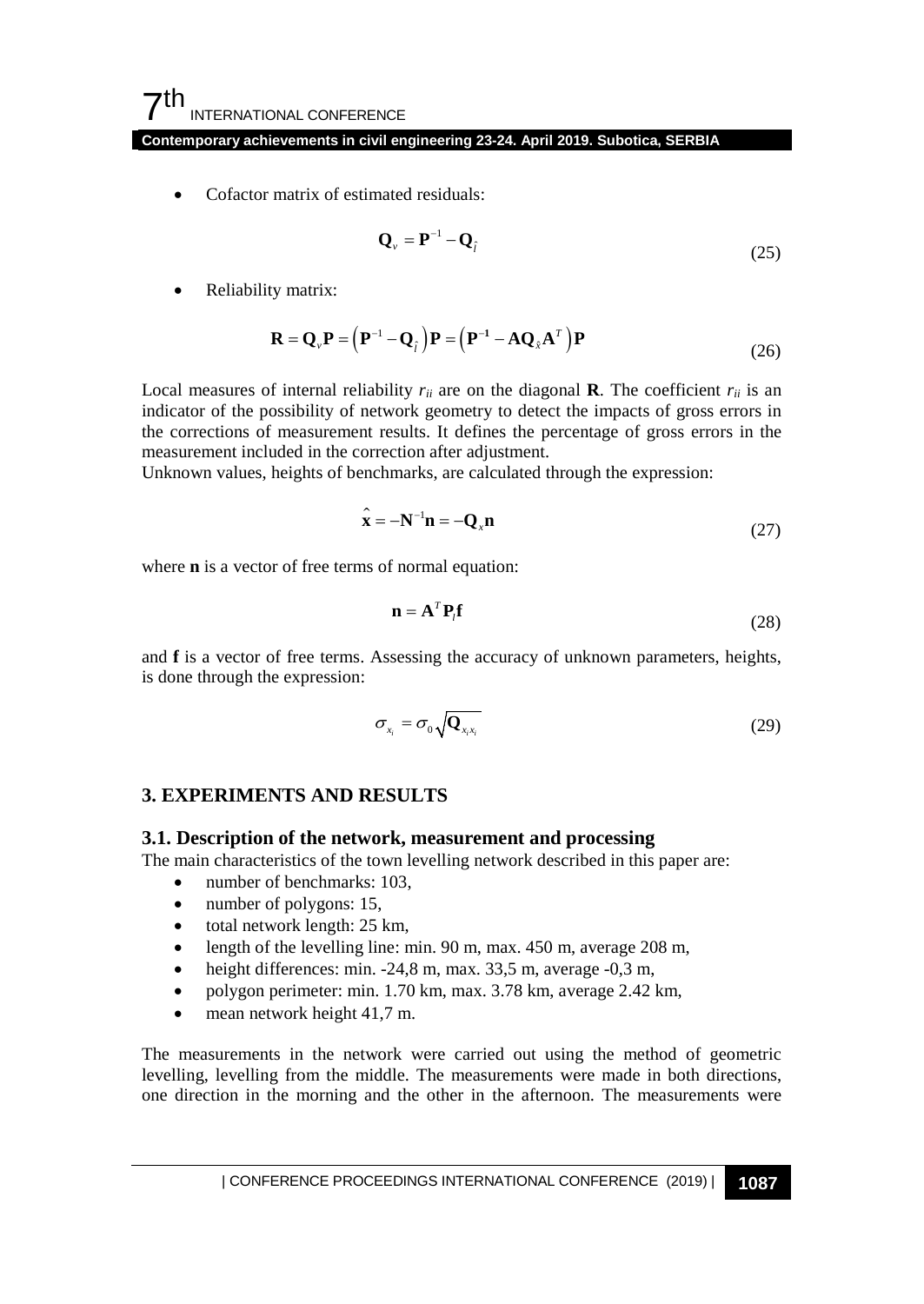7. МЕЂУНАРОДНА КОНФЕРЕНЦИЈА

#### **Савремена достигнућа у грађевинарству 23-24. април 2019. Суботица, СРБИЈА**

performed using the Zeiss Koni007 instrument, with the declared levelling accuracy at 1 km in both directions of  $0.7$  mm/ $\sqrt{\text{km}}$ .

Processing of the measurement results of the town levelling network was made in the system of normal heights. The network date was positioned with the existing benchmark of the precision levelling with a height of 11.4 m.

## **3.2. Adjustment results**

The network was adjusted by the parametric adjustment in three variants. In each variant, the measurement results were the same, and only weights were different. In the variant 1, weights were calculated according to expression (16) - previous accuracy assessment, in the variant 2 according to the expression (18) - lengths of lines and in the variant 3 according to expression  $(19)$  – the number of stations. The basic indicators of adjustment are shown in Table 1.

After adjustment, the differences of adjusted heights were calculated. The characteristic values are shown in Table 2.

Figures 1 and 2 show graphs of differences of adjusted heights, depending on the heights of the benchmarks. Based on Table 2, it can be concluded that the method of calculating weights has an effect on the adjusted values of adjustment since the differences in the adjusted values are greater than the height accuracy. Moreover, Figures 1 and 2 show that there is a certain linear dependence of the differences on the height of the benchmarks. This trend is more pronounced with the height differences when weights are calculated according to the previous accuracy assessment and according to the lengths of the lines (in this case, the values of differences are also greater).

| Table 1 Rajustment by variants [IIIII]         |           |           |           |  |
|------------------------------------------------|-----------|-----------|-----------|--|
| Value                                          | Variant 1 | Variant 2 | Variant 3 |  |
| $\sigma_{0}$                                   | 0,044     | 0,024     | 0,003     |  |
| - max.<br>$\sigma_{\scriptscriptstyle H}$      | 2,42      | 2,98      | 2,50      |  |
| $\sigma_{\scriptscriptstyle H}$ - min.         | 0,58      | 1,05      | 0,72      |  |
| $\sigma_{H}$ - aver.                           | 1,60      | 2,31      | 1,82      |  |
| $\sigma_{\Delta h}$ - max.                     | 1,74      | 1,41      | 1,39      |  |
| $\sigma_{\scriptscriptstyle{\Delta} h}$ - min. | 0,37      | 0,69      | 0,46      |  |
| - aver.<br>$\sigma_{_{\Delta h}}$              | 0,84      | 1,08      | 0,91      |  |

*Table 1 Adjustment by variants* [mm]

| $\cdot$<br>Value |         |        |
|------------------|---------|--------|
| $R - max$ .      |         | 3.35   |
| $R - min$ .      | $-7.19$ | $-5,4$ |
| R - aver.        |         | 6С     |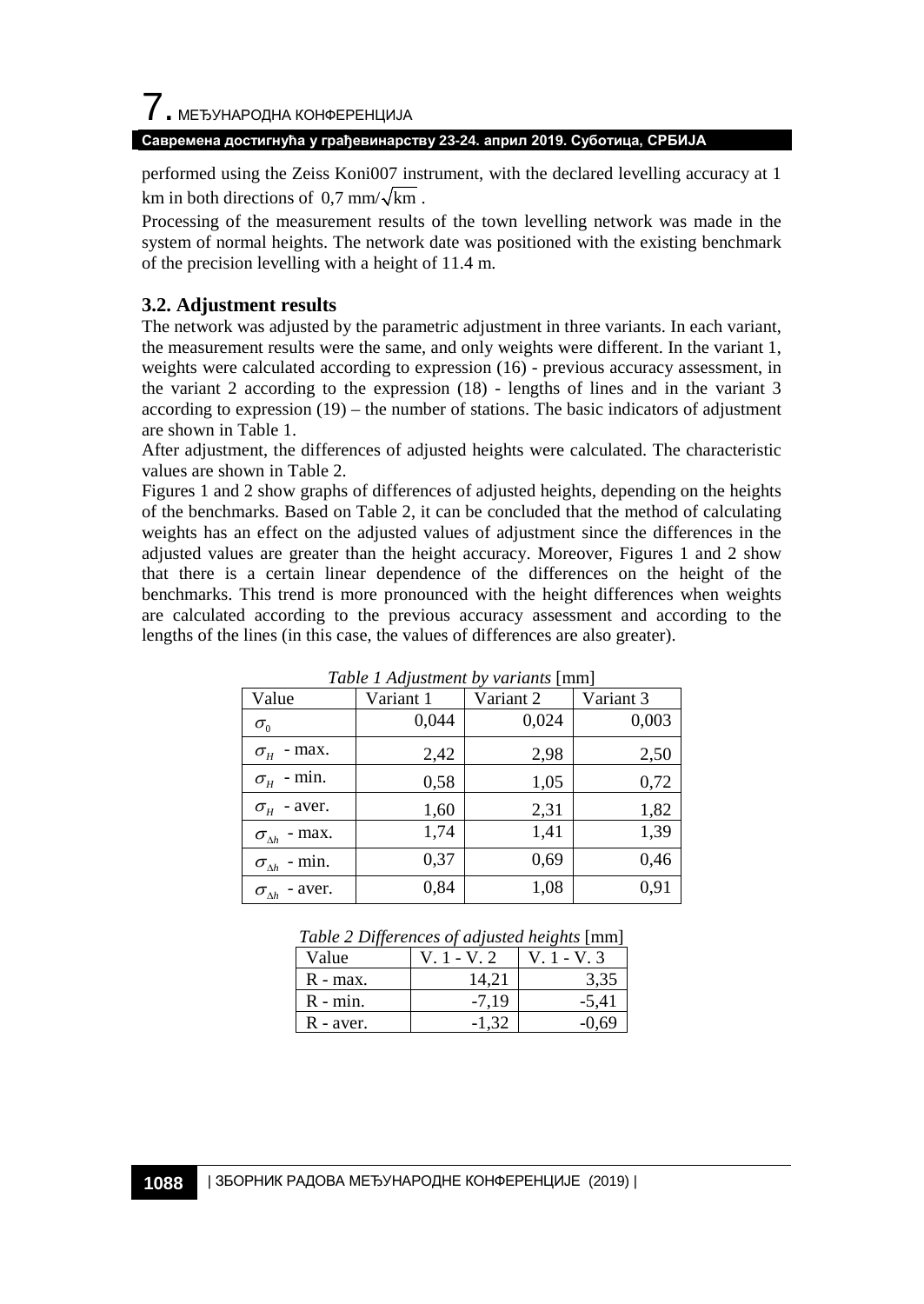**Contemporary achievements in civil engineering 23-24. April 2019. Subotica, SERBIA**



*Figure 1 Height differences Variant 1 - Variant 2*



*Figure 2 Height differences Variant 1 - Variant 3*

## **4. CONCLUSION**

In order to verify the effect of methods of calculating weights while adjusting the height network measured by the method of the geometric levelling, adjustment of one town